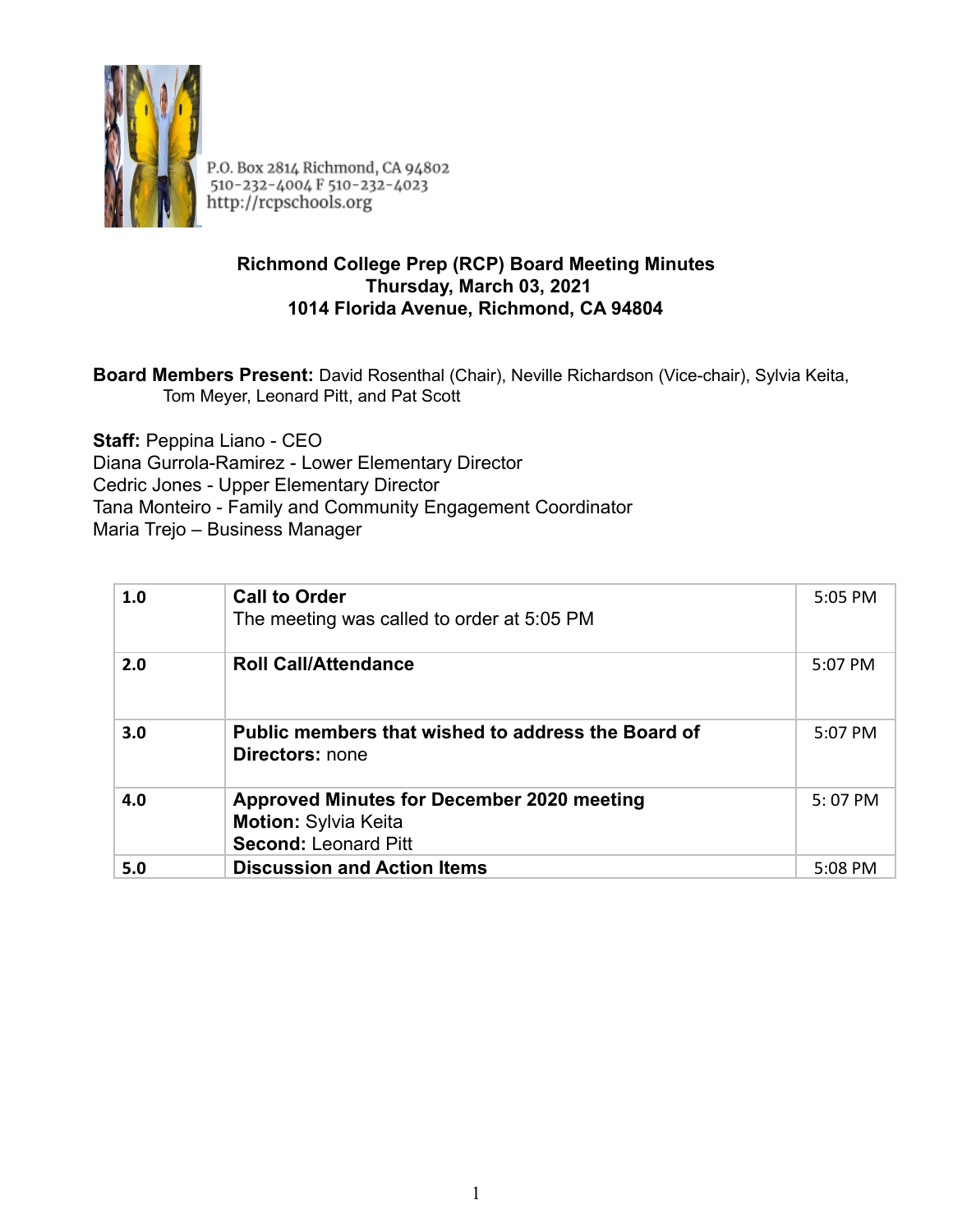### **5.1 EdTec Financial Report - Eric Noll**

As he talks about the financial future for the school, Eric Noll wants the Board members to remember that the situation regarding COVID and the state and federal responses change rapidly. The Elementary and Secondary School Emergency Relief Fund II (**ESSER II** Fund) is part of the Coronavirus Response and Relief Supplemental Appropriations Act, 2021 (CRRSA), which was signed into law on December 27, 2020. Also, we will discuss the Governor's January budget proposal and Assembly Bill 86 (AB 86) COVID-19 Relief and School Reopening, Reporting, and Public Health Requirements.

We previously forecasted a 240K deficit, but since things are changing rapidly, we will end the fiscal year with a surplus. To break down a few of the changes: There are a lot of savings because of COVID and also because there aren't students in the building nor any field trips. The field trip saving will be about 15K. I would like to highlight Peppina Liano, the RCP CEO, bringing in consultants to work with the students, which will cost us 26K. In prior years RCP has received a 50K donation from a private donor that is typically forecasted, but it won't happen this year.

The 2nd Interim Report only focuses on financials for the Charter and not on the home office or preschool. The 2nd Interim Report is something we send off to the West Contra Costa Unified School District, and we don't anticipate problems there.

ESSER II is a federal stimulus for K-12 education that came out of the December stimulus package at the federal level. The money is really open-ended. We just need to spend it on the impact that COVID has had and continues to have on the school. There is a multitude of initiatives, staff, and technology that could fulfill that requirement. We don't know exactly when we will receive the first amount of money (531K) from the federal government. We don't know which fiscal year we will be required to record in--this year or the next fiscal year. We have to talk to the auditor to receive direction on how to proceed.

The Governor's Assembly Bill 86 (AB 86) COVID-19 Relief and School Reopening, Reporting, and Public Health Requirements has been incentivizing schools to begin offering in-person learning. There are two parts to the bill. If we return to in-person instruction by April 1, 2021, we will receive up to 186K from the state to support operational costs of keeping the school safe and the students and the staff healthy. The grant has stipulations to qualify, and there are specific rules in defining in-person instruction. We will also get the Expanded Learning grant by the state and we will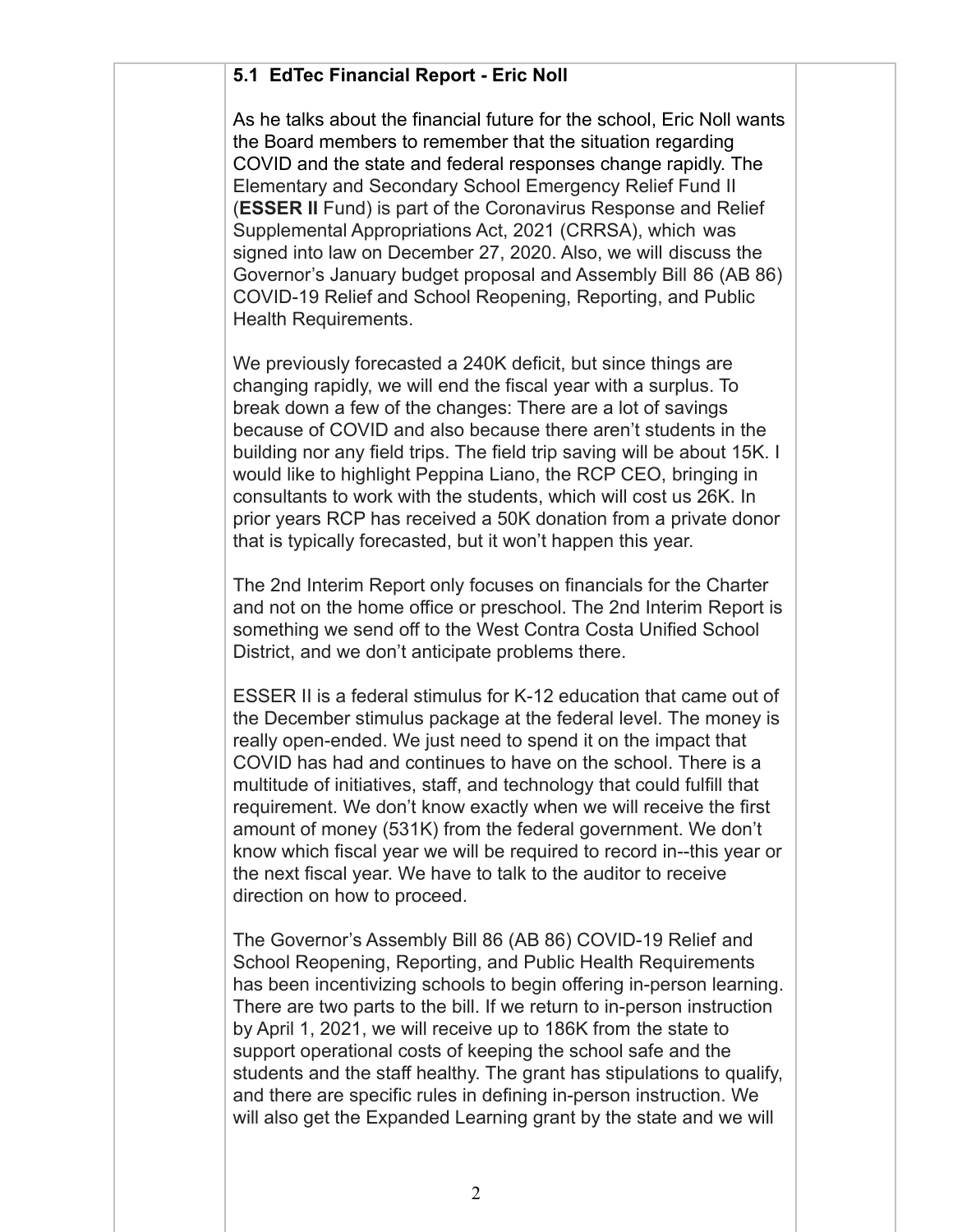receive 365K guaranteed funds. This money must be used on initiatives that will extend learning times for students like Saturday School, Summer School, tutoring, and small group instruction. It can also be used to cover learning loss initiatives and to bring in additional staff to support students who have had a really hard time learning this school year.

The Governor has reported that all schools will receive nearly a 4% increase in the Local Control Funding Formula (**LCFF**), which is our main funding source. There will be deferrals (postponed payments), but since RCP has a decent amount of cash to weather them we won't have to worry about them.

The state is assuming that the 2021-22 school year will be a return to normal. The enrollment we retain next year is what we will get paid for. This year we have a hold-harmless designation because the state didn't try to keep track of the attendance numbers. Again, next year the students that we have in seats are what we will get paid for. This is a call to action: if we have seen a decline in enrollment, we will have to move to full capacity so we receive the money we need to run our program.

## **5.2 2020-21 School Accountability Report Card (SARC) - Unanimously approved**

Pat Scott made a motion to approve the 2020-21 School Accountability Report (SARC), and Neville Richardson seconded the motion. RCP Board members unanimously approved the SARC.

# **5.3 2nd Interim Report - Unanimously approved**

Leonard Pitt made a motion to approve the 2nd Interim Report, and Sylvia Keita seconded the motion. RCP Board members unanimously approved the 2nd Interim Report.

## **5.4 Presentation on family and community activities**

Tana Monteiro, Family and Community Engagement Coordinator:

She's calling families daily to make sure they have what they need to get their students to participate in online learning. She is also conducting one home visit per week. At the beginning of the pandemic, she made two to three home visits per week.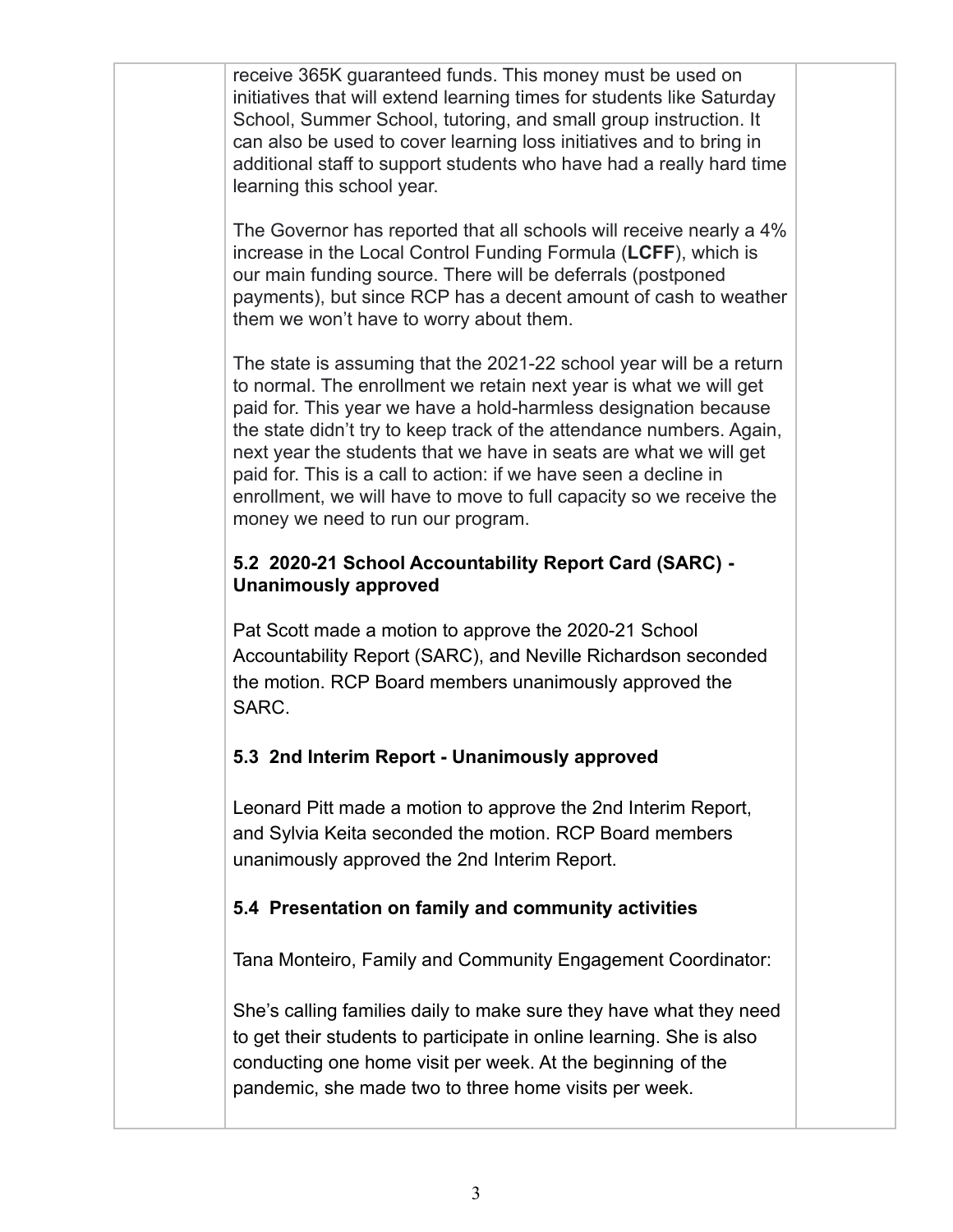|     | Currently, there is a total of 68 students that have improved their<br>attendance due to support rendered and continuous engagement.<br>We have 14 students participating in a learning hub, which takes<br>place Monday through Thursday 9 am to 1 pm. A hub is a cohort of<br>students who are on-site in a room with social distancing, and who<br>are learning online and receiving in-person and online supervision.<br>In the hub, Ms. McKelvy supervises the Upper Elementary<br>students and Ms. Zelaya supervises the Lower Elementary<br>Students.                                                                                                                                                                                                                                                                                                                                                                                                                                                                                                                                                                                                                                                                                                                                                                                                                                                                                                                                                                         |         |
|-----|--------------------------------------------------------------------------------------------------------------------------------------------------------------------------------------------------------------------------------------------------------------------------------------------------------------------------------------------------------------------------------------------------------------------------------------------------------------------------------------------------------------------------------------------------------------------------------------------------------------------------------------------------------------------------------------------------------------------------------------------------------------------------------------------------------------------------------------------------------------------------------------------------------------------------------------------------------------------------------------------------------------------------------------------------------------------------------------------------------------------------------------------------------------------------------------------------------------------------------------------------------------------------------------------------------------------------------------------------------------------------------------------------------------------------------------------------------------------------------------------------------------------------------------|---------|
| 6.0 | <b>Report from CEO</b><br>6.1 Report from CEO-- Ms. Liano<br>The English Language Proficiency Assessments for California<br>(ELPAC): Testing begins now and ends at the end of April. The<br>ELPAC test is now in alignment with the common core standards.<br>Due to COVID-19, we are testing in-person and online as well.<br>Diana Gurrola-Ramirez - Lower Elementary Director:<br>I've been working with the families, teachers, and tutors making<br>sure that students have a strong structure at home. The teachers<br>are amazing. They create individual schedules, making sure<br>students that are going through the SST process have a tutor<br>connected with them. I even have tutors that support not only the<br>children but the families as well. For example, teachers and tutors<br>will show parents how to use Google Classroom. Everyone is<br>different. We just concentrate on knowing what the need is and<br>focus on meeting those individual needs. The tutor will connect<br>with that person for 15-20 minutes to teach them how to use all the<br>online learning platforms. Now parents are getting it and can<br>submit homework and assignments. I also make use of the people<br>I have at my disposal. Coach Eddie teaches PE, and I ask him to<br>assist with the SST process by tutoring students. We give students<br>packets and have them fill out an Independent Studies contract to<br>make sure the student is working.<br>I analyzed the winter Measure of Academic Progress (MAP) and | 6:15 PM |
|     | reading data. I compared the most recent scores because students<br>were assessed in August and again in October. I noticed that there<br>wasn't a drop and with some students, scores went up 2%. I was<br>worried that I would see a 20% drop but I have not seen that drop.                                                                                                                                                                                                                                                                                                                                                                                                                                                                                                                                                                                                                                                                                                                                                                                                                                                                                                                                                                                                                                                                                                                                                                                                                                                       |         |